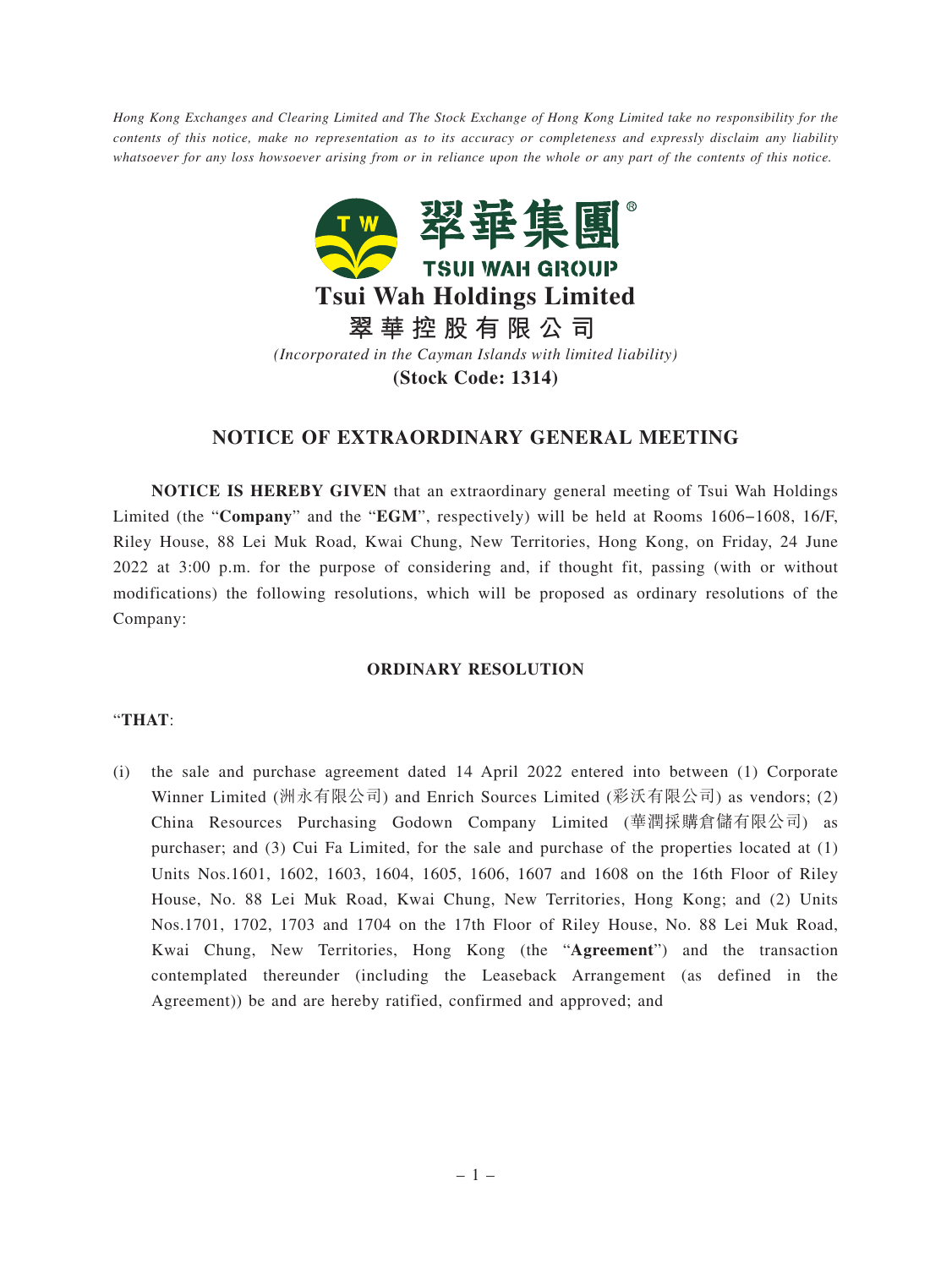(ii) any one or more directors of the Company (the "**Directors**") be and is hereby authorised to do all such acts and things which the Director(s) may consider necessary, including the execution of the subsequent assignment and any other necessary documents, desirable or expedient to implement the transaction contemplated under the Agreement including the Leaseback Arrangement (with any amendments to the terms of such agreement, which are not inconsistent with the purpose thereof as may be approved by the Directors)."

> By order of the Board **Tsui Wah Holdings Limited LEE Yuen Hong** *Chairman and Executive Director*

#### Hong Kong, 27 May 2022

*Notes:*

- (1) The EGM will be held at the venue of the EGM with the minimum number of persons present as is legally required to form a quorate meeting. The quorum will be formed by the Directors or other staff members of the Company, who are shareholders of the Company (the "**Shareholders**") or proxies.
- (2) No other Shareholders or proxies shall attend the EGM in person. Any other person who attempts to attend the EGM in person will not be permitted entry to the venue of the EGM.
- (3) Subject to prior registration and completion of identity verification, Shareholders may view and participate in the EGM through a live webcast (the "**Webcast**") which can be accessed by using a smart phone, computer, tablet device or any device installed with the relevant application. Shareholders will be able to access the Webcast using the same link at the start of the EGM until its conclusion. Please follow the instructions on the landing page on how to access the Webcast.
- (4) Any Shareholder who/which wishes to participate in the EGM by the Webcast must send his/her/its corporate representative's full name, contact phone number and registered address by email to info@tsuiwah.com not later than 72 hours before the appointed time and date of the EGM.
- (5) Shareholders having completed registration and identity verification will be provided with the web link and/or password to access the Webcast 30 minutes before the start of the EGM until conclusion.
- (6) Shareholders having completed registration and identity verification can submit questions: (i) to the Board in advance at or before 9:00 a.m. on Thursday, 23 June 2022 by email to info@tsuiwah.com; or (ii) during the EGM through the live webcast dialogue function.
- (7) No remote voting system will be provided at the Webcast. If a Shareholder (whether individual or corporate) wishes to exercise rights as a Shareholder at the EGM, he/she/it must appoint the chairman of the EGM as the proxy to attend and vote on his/her/its behalf at the EGM.